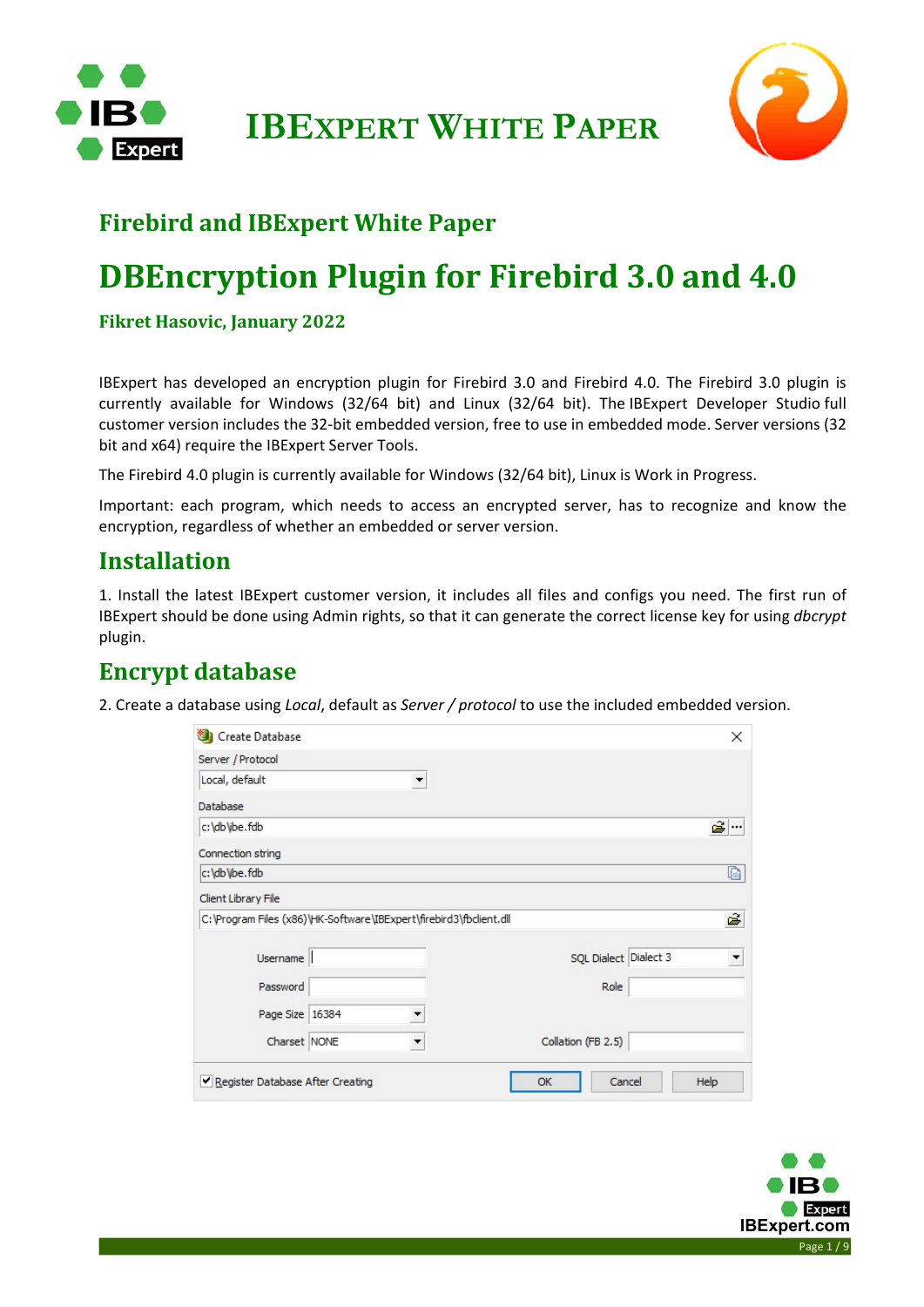



3. If you want to use it with Firebird 3.0:

Specify C:\Program Files (x86)\HK-Software\IBExpert\firebird3\fbclient.dll as the client library in the *IBExpert Database Registration*.

If you want to use it with Firebird 4.0:

Specify C:\Program Files (x86)\HK-Software\IBExpert\firebird4\fbclient.dll as the client library in the *IBExpert Database Registration*.

4. In the Database Registration's *Additional* connect parameters add this key: CryptKeyName=IBE

|                                          |                               |                                                                       |                                        | □                     | $\times$                 |  |
|------------------------------------------|-------------------------------|-----------------------------------------------------------------------|----------------------------------------|-----------------------|--------------------------|--|
| <b>General</b>                           | Server / Protocol             |                                                                       |                                        |                       |                          |  |
| Additional                               | Local, default                | $\blacktriangledown$                                                  |                                        |                       |                          |  |
| DB Explorer<br>-SQL Editor               | <b>Database File</b>          |                                                                       |                                        | <b>Server Version</b> |                          |  |
| Extract Metadata                         | C:\db\ibe.fdb                 |                                                                       |                                        | Firebird 3.0          | $\overline{\phantom{a}}$ |  |
| <b>E</b> -Log Files                      |                               |                                                                       |                                        |                       |                          |  |
| Metadata Changes                         | Connection string             |                                                                       |                                        |                       |                          |  |
| SQL Editor                               | C:\db\ibe.fdb                 |                                                                       |                                        |                       | $\mathbb{D}$             |  |
| Script Executive                         |                               |                                                                       |                                        |                       |                          |  |
| Backup/Restore                           | Database Alias                |                                                                       |                                        |                       |                          |  |
| Files                                    | C:\db\ibe.fdb                 |                                                                       |                                        |                       |                          |  |
| <b>Backup Options</b><br>Restore Options | <b>User Name</b>              | Password                                                              |                                        |                       |                          |  |
| Default paths                            | <b>SYSDBA</b>                 |                                                                       | Trusted authentication                 |                       |                          |  |
| <b>Explorer Filters</b>                  |                               | Please note: user names are case sensitive in Firebird 3!             |                                        |                       |                          |  |
| <b>⊟</b> -Scripts                        | Role                          | Charset                                                               |                                        |                       |                          |  |
| Before Connect                           |                               | UTF8                                                                  | Do NOT perform conversion from/to UTF8 |                       |                          |  |
| After Connect                            |                               |                                                                       |                                        |                       |                          |  |
| Before Disconnect<br>After Disconnect    | Additional connect parameters |                                                                       |                                        |                       |                          |  |
| After DDL Executed                       | $CryptKeyName = IBE (4)$      |                                                                       | Suppress database triggers             |                       |                          |  |
| -Transactions                            |                               |                                                                       |                                        |                       |                          |  |
| Comparative DB                           |                               |                                                                       |                                        |                       |                          |  |
| <b>Color Mark</b>                        |                               |                                                                       |                                        |                       |                          |  |
| - Services Manager                       |                               |                                                                       |                                        |                       |                          |  |
|                                          |                               |                                                                       |                                        |                       |                          |  |
|                                          |                               |                                                                       |                                        |                       |                          |  |
|                                          |                               |                                                                       |                                        |                       |                          |  |
|                                          | Client Library File           |                                                                       |                                        |                       |                          |  |
|                                          |                               | C:\Program Files (x86)\HK-Software\IBExpert\firebird3\fbclient.dl (3) |                                        |                       | õ                        |  |
|                                          |                               |                                                                       |                                        |                       |                          |  |
|                                          |                               | ↓ Always capitalize database objects names                            |                                        |                       |                          |  |
|                                          |                               |                                                                       |                                        |                       |                          |  |
|                                          |                               |                                                                       |                                        |                       | $\blacktriangledown$     |  |
|                                          |                               |                                                                       | Font Characters Set ANSI_CHARSET       |                       |                          |  |

5. Still in the IBExpert Database Registration under *Scripts / Before Connect* add the following:

| execute ibeblock               |  |
|--------------------------------|--|
| as                             |  |
| begin                          |  |
| ibec RegisterFBCryptKey('IBE', |  |

'0xec,0xa1,0x52,0xf6,0x4d,0x27,0xda,0x93,0x53,0xe5,0x48,0x86,0xb9,0x7d,0x e2,0x8f,

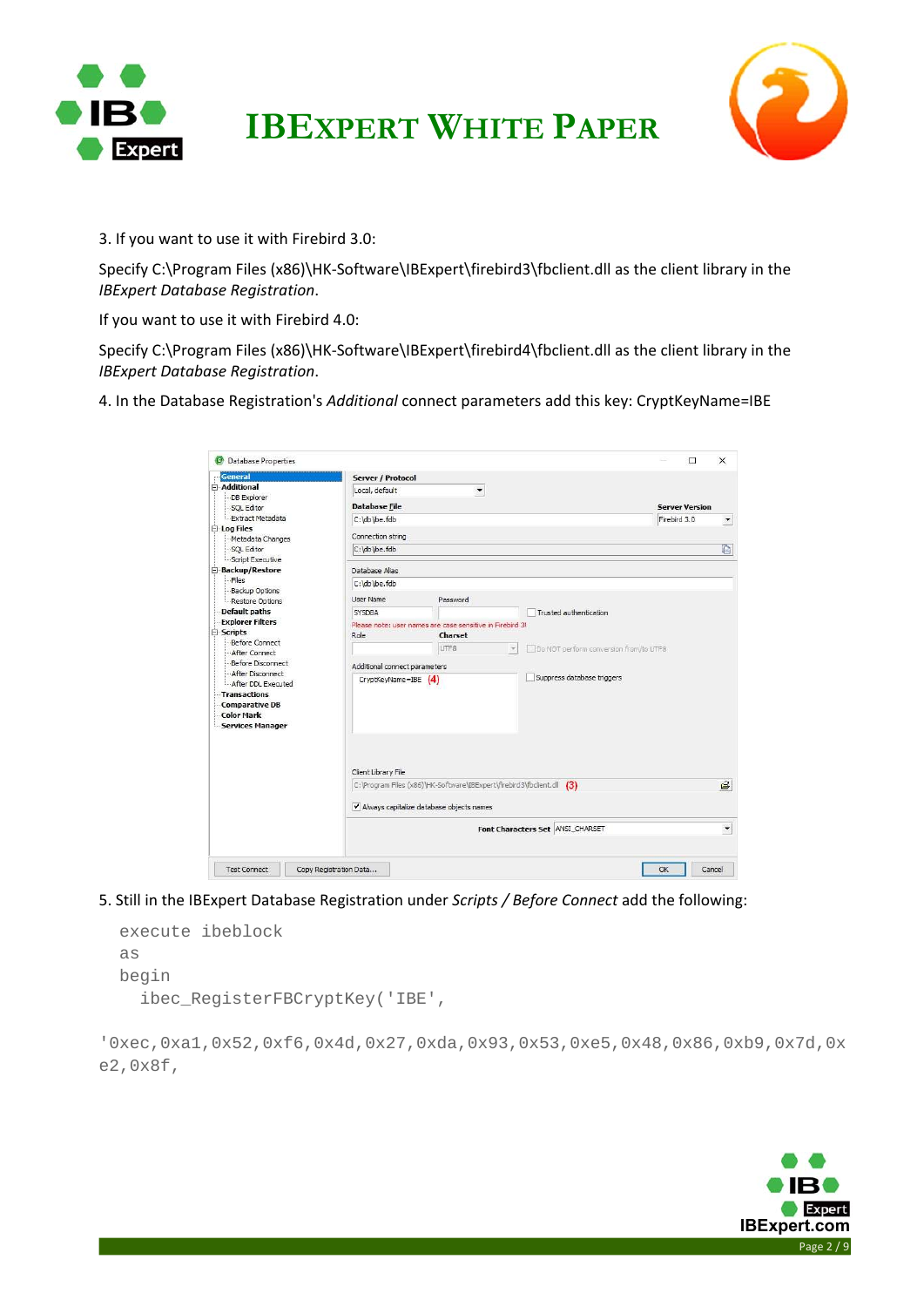



0x3b,0xfa,0xb7,0x91,0x22,0x5b,0x59,0x15,0x82,0x35,0xf5,0x30,0x1f,0x04,0xd c,0x75,', '');

end



#### 6. Connect to the database and encrypt it with:

ALTER DATABASE ENCRYPT WITH "DbCrypt" KEY IBE

7. Now remove CryptKeyName=IBE from the Database Registration.

And you are done.

### **Create encryption key**

You can use the supplied *aesKeyGen.exe* to create the correct keys for database encryption.

Also take into account this:

**KeyHolder.conf** ‐ when placed into server's plugins directory, this file works as a 'developer mode' switch enabling use of any client utility to work with encrypted databases. It must contain all known keys in the form "Key=Value", where the value's format is a sequence of bytes in C-compiler readable form. The current sample has the same keys as the sample application.

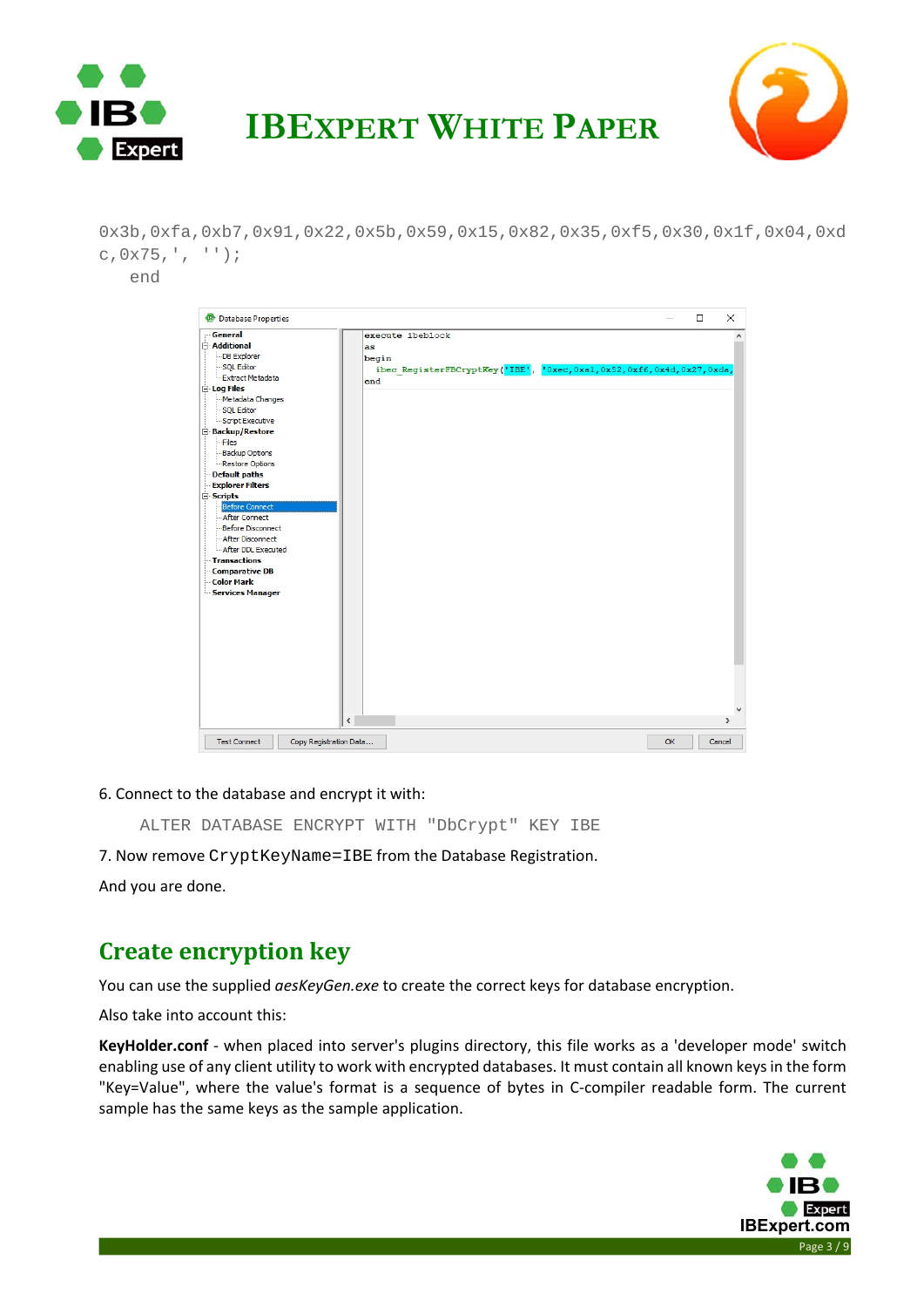



**aesKeyGen.exe** – a trivial utility performing a call to a random numbers generator and printing the result in a format compatible with **KeyHolder.conf**

**rsaKeyGen.exe** ‐ this utility is needed if you want to build set of plugin components with unique pairs of RSA keys used to pass AES keys from the client to the **dbcrypt** plugin. Run:

```
rsaKeyGen >keysA2H.h rsaKeyGen >keysH2P.h
```
and copy the resulting files into the **crypt/db/lib** directory. This ensures that nobody except yourself has legal access to private keys in those pairs.

**sample.exe** is an example of **fbcrypt** API use.

### **Check database encryption**

There are two different ways to check if the database is successfully encrypted. You can invoke *isql*:

```
 isql -user SYSDBA -password masterkey 
 Use CONNECT or CREATE DATABASE to specify a database 
 SQL> connect C:\db\ibe.fdb; 
 Statement failed, SQLSTATE = HY000 
 Key not set 
 SQL>
```
#### Also, you can use *gstat* to check:

```
 gstat -e c:\db\ibe.fdb 
 Database "C:\DB\IBE.FDB" 
 Gstat execution time Wed Jan 26 14:54:09 2022
```

```
Database header page information:
```

| Flags                |          |       |                                        |  |
|----------------------|----------|-------|----------------------------------------|--|
| Generation           |          | 12605 |                                        |  |
| System Change Number | 0        |       |                                        |  |
| Page size            |          | 16384 |                                        |  |
| ODS version          |          | 12.0  |                                        |  |
| Oldest transaction   |          | 7477  |                                        |  |
| Oldest active        |          | 7937  |                                        |  |
| Oldest snapshot      |          | 7937  |                                        |  |
| Next transaction     |          | 7937  |                                        |  |
| Sequence number      | $\Omega$ |       |                                        |  |
| Next attachment ID   |          | 10980 |                                        |  |
| Implementation       |          |       | HW=Intel/i386 little-endian OS=Windows |  |
|                      |          |       |                                        |  |

CC=MSVC

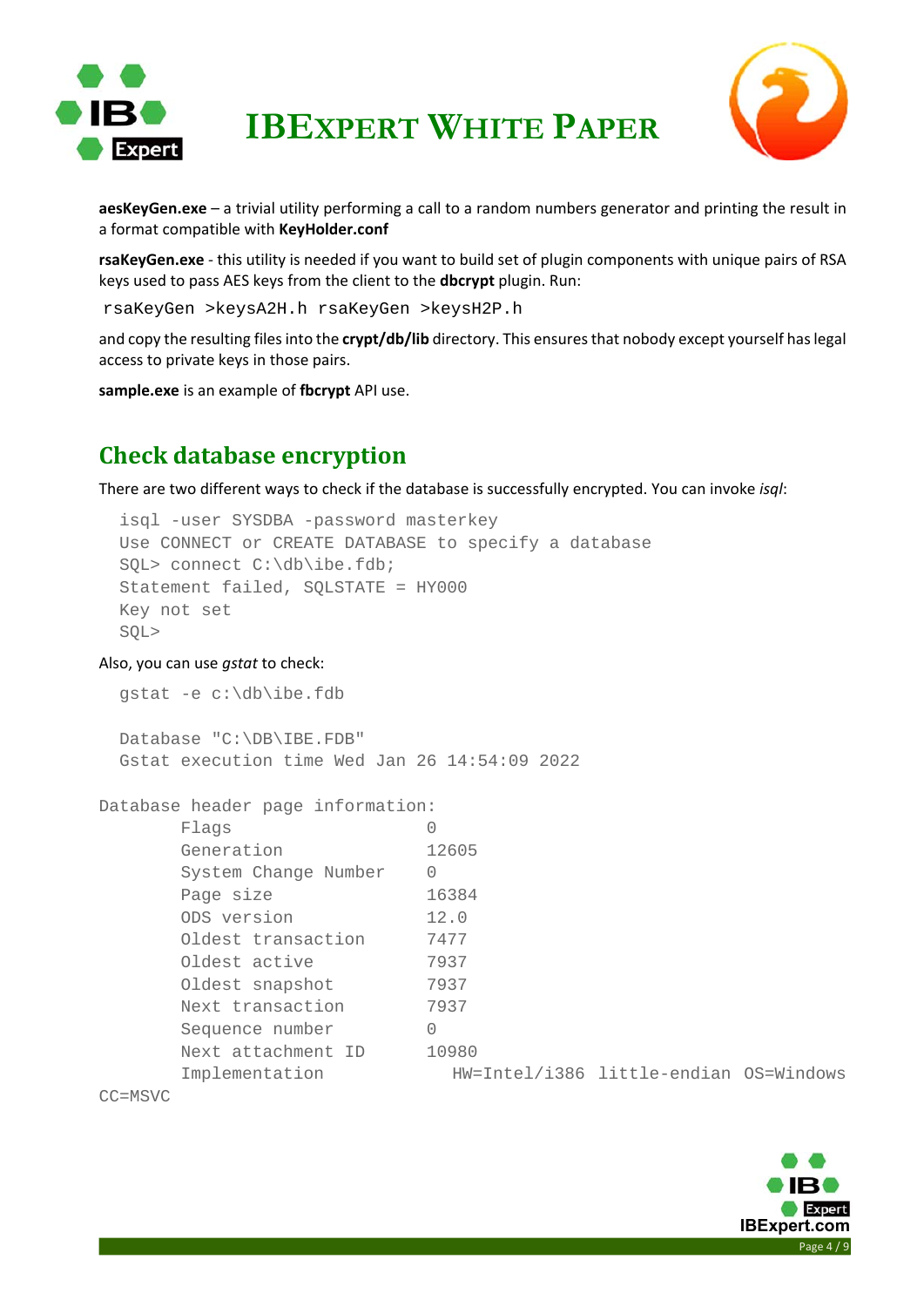



Shadow count 0 Page buffers 0 Next header page 0 Database dialect 3 Creation date Mar 27, 2018 11:25:07 Attributes force write, encrypted, plugin DbCrypt Variable header data: Crypt checksum: sHv0fE/Tfw9DKwDLyYIQ0qQ/hkk= Key hash: ask88tfWbinvC6b1JvS9Mfuh47c= Encryption key name: IBE \*END\* Gstat completion time Wed Jan 26 14:54:09 2022

#### However, *gstat* output is a bit different in Firebird 4:

|             | Database header page information:            |                                                       |
|-------------|----------------------------------------------|-------------------------------------------------------|
|             | Flags                                        | 0                                                     |
|             | Generation                                   | 375                                                   |
|             | System Change Number                         | $\Omega$                                              |
|             | Page size                                    | 16384                                                 |
|             | ODS version                                  | 13.0                                                  |
|             | Oldest transaction                           | 42                                                    |
|             | Oldest active                                | 336                                                   |
|             | Oldest snapshot                              | 336                                                   |
|             | Next transaction                             | 336                                                   |
|             | Sequence number                              | $\Omega$                                              |
|             | Next attachment ID                           | 102                                                   |
|             | Implementation                               | HW=Intel/i386 little-endian OS=Windows                |
| $CC = MSVC$ |                                              |                                                       |
|             | Shadow count                                 | 0                                                     |
|             | Page buffers                                 | $\Omega$                                              |
|             | Next header page                             | $\overline{0}$                                        |
|             | Database dialect                             | 3                                                     |
|             | Creation date                                | Jan 25, 2022 10:14:24                                 |
|             | Attributes                                   | force write, encrypted, plugin DbCrypt                |
|             | Variable header data:                        |                                                       |
|             | Crypt checksum: sHv0fE/Tfw9DKwDLyYIQ0qQ/hkk= |                                                       |
|             | Key hash:                                    | ask88tfWbinvC6b1JvS9Mfuh47c=                          |
|             | Encryption key name:                         | IBE                                                   |
|             |                                              | Database GUID: {117F0C3B-D795-46E7-B899-C47D4BDAA87A} |
|             | Sweep interval:<br>$*$ END $*$               | 20000                                                 |

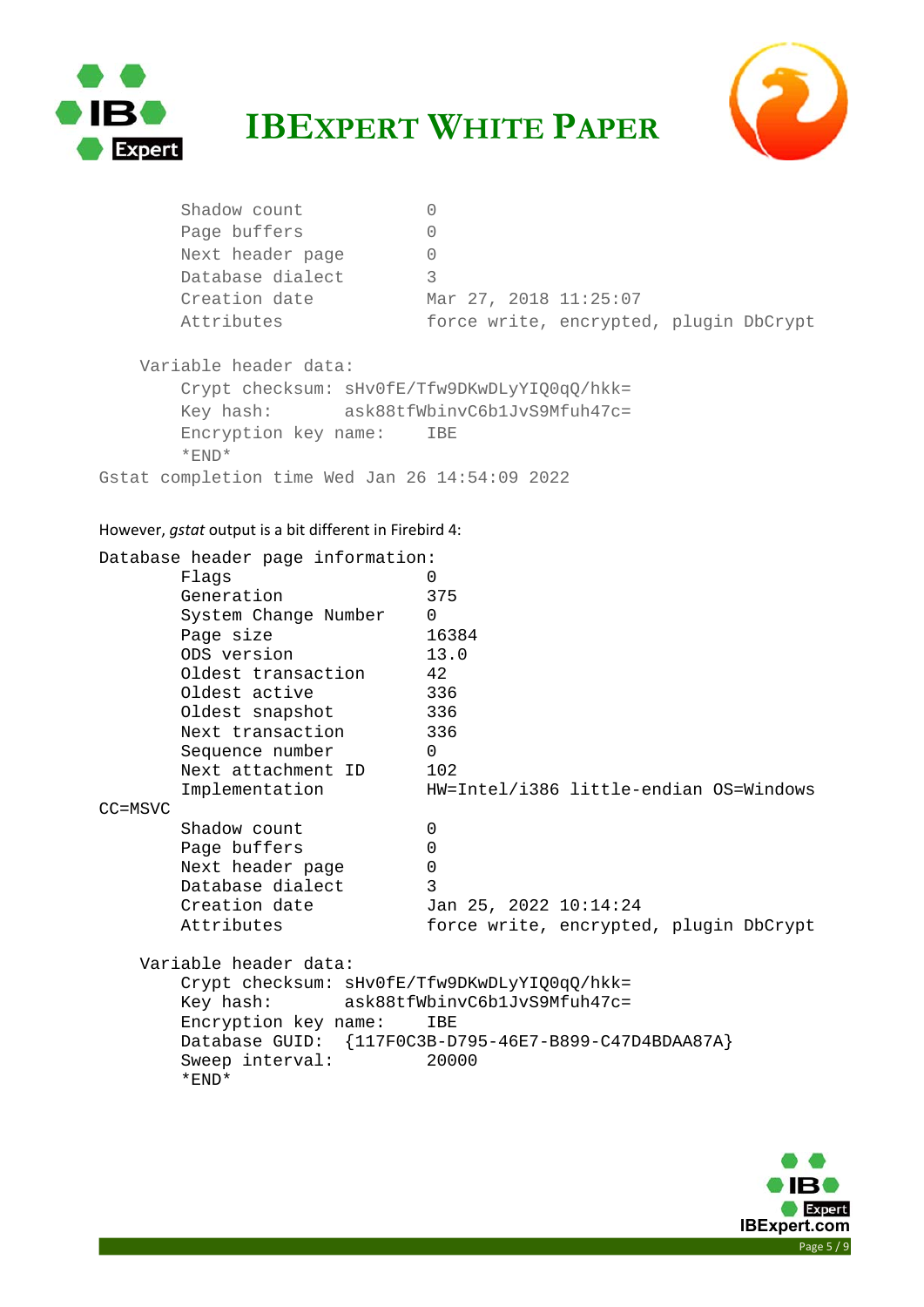



Data pages: total 109, encrypted 109, non-crypted 0 Index pages: total 66, encrypted 66, non-crypted 0 Blob pages: total 0, encrypted 0, non-crypted 0 Generator pages: total 1, encrypted 1, non-crypted 0 Gstat completion time Wed Jan 26 14:51:31 2022

### **FPC and Lazarus example**

To use the encryption plugin developed by IBExpert, you need to use the *cdecl* calling convention, as the following code shows:

```
 Tfbcrypt_key = function (AName : PChar; AData : PChar; ALength : DWORD) 
: integer; cdecl; 
 Tfbcrypt callback = function (Provider : Pointer) : integer; cdecl;
```
To make the connection to the encrypted database, you need to use the following code:

```
 function PassCryptKey(const FBCryptPath, AKeyName, AKeyData : string) : 
integer; 
  var 
    hFBCryptLib : THandle; 
    fFBCryptKey : Tfbcrypt_key; 
    fFBCryptCallback : Tfbcrypt_callback; 
  begin 
   Result := 0;hFBCryptLib := LoadLibraryEx(PChar(FBCryptPath), 0,
LOAD_WITH_ALTERED_SEARCH_PATH); 
    if (hFBCryptLib > HINSTANCE_ERROR) then 
    begin 
      Pointer(fFBCryptKey) := GetProcAddress(hFBCryptLib, 'fbcrypt_key');
       Pointer(fFBCryptCallback) := GetProcAddress(hFBCryptLib, 
'fbcrypt_callback'); 
       if (@fFBCryptKey <> nil) and (@fFBCryptCallback <> nil) then 
      begin 
       Result := fFBCryptKey(PChar(AKeyName), PChar(AKeyData),
Length(AKeyData)); 
         if Result = 0 then 
          Result := fFBCryptCallback(nil); 
       end 
      else 
       Result := -2; // fbcrypt key or fbcrypt callback function not found
    end 
    else
```
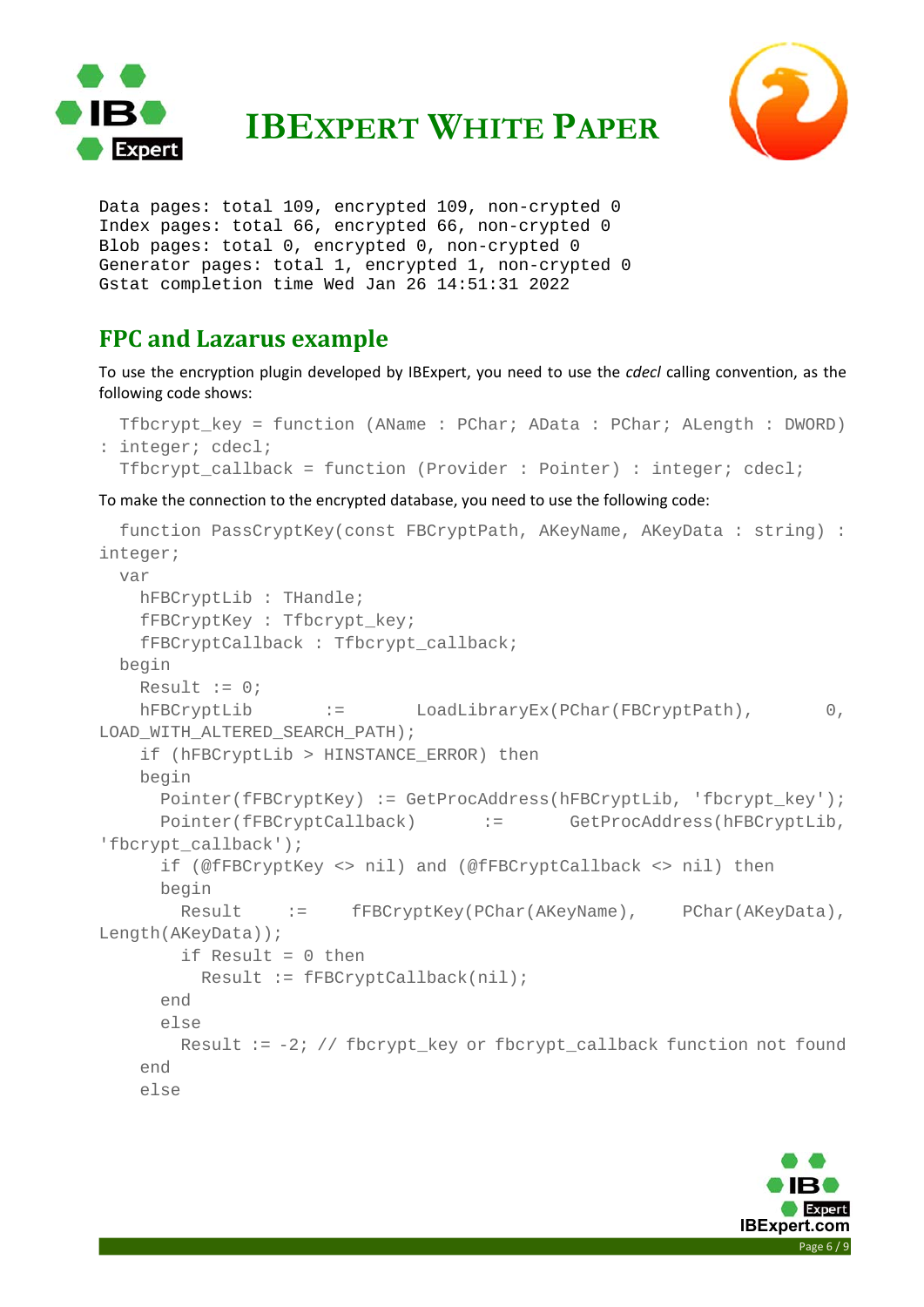



```
Result := -1; // Cannot find/load fbcrypt.dll
 end;
```
Also, you should declare a private procedure to load the Firebird client library and to pass the encryption key. For example:

```
 procedure LoadLibrary(Filename: String); 
   var 
      KeyData : ansistring; 
  begin 
     with LibLoader do 
     begin 
       ConnectionType:='Firebird'; 
       LibraryName:=Filename; 
       Enabled:=True; 
     end; 
     KeyData := 
chr($ec)+chr($a1)+chr($52)+chr($f6)+chr($4d)+chr($27)+chr($da)+chr($93)+c
hr($53)+chr($e5)+chr($48)+chr($86)+chr($b9) 
+chr($7d)+chr($e2)+chr($8f)+chr($3b)+chr($fa)+chr($b7)+chr($91)+chr($22)+
chr($5b)+chr($59)+chr($15)+chr($82)+chr($35) 
   +chr($f5)+chr($30)+chr($1f)+chr($04)+chr($dc)+chr($75); 
     PassCryptKey(ExtractFilePath(Filename)+'fbcrypt.dll','IBE',KeyData);
```
end;

We have provided a sample encryption key name and key data value in the previous code.

You can see screenshots of Firebird 3 and Firebird 4 database usage written using Lazarus 2.2.0.

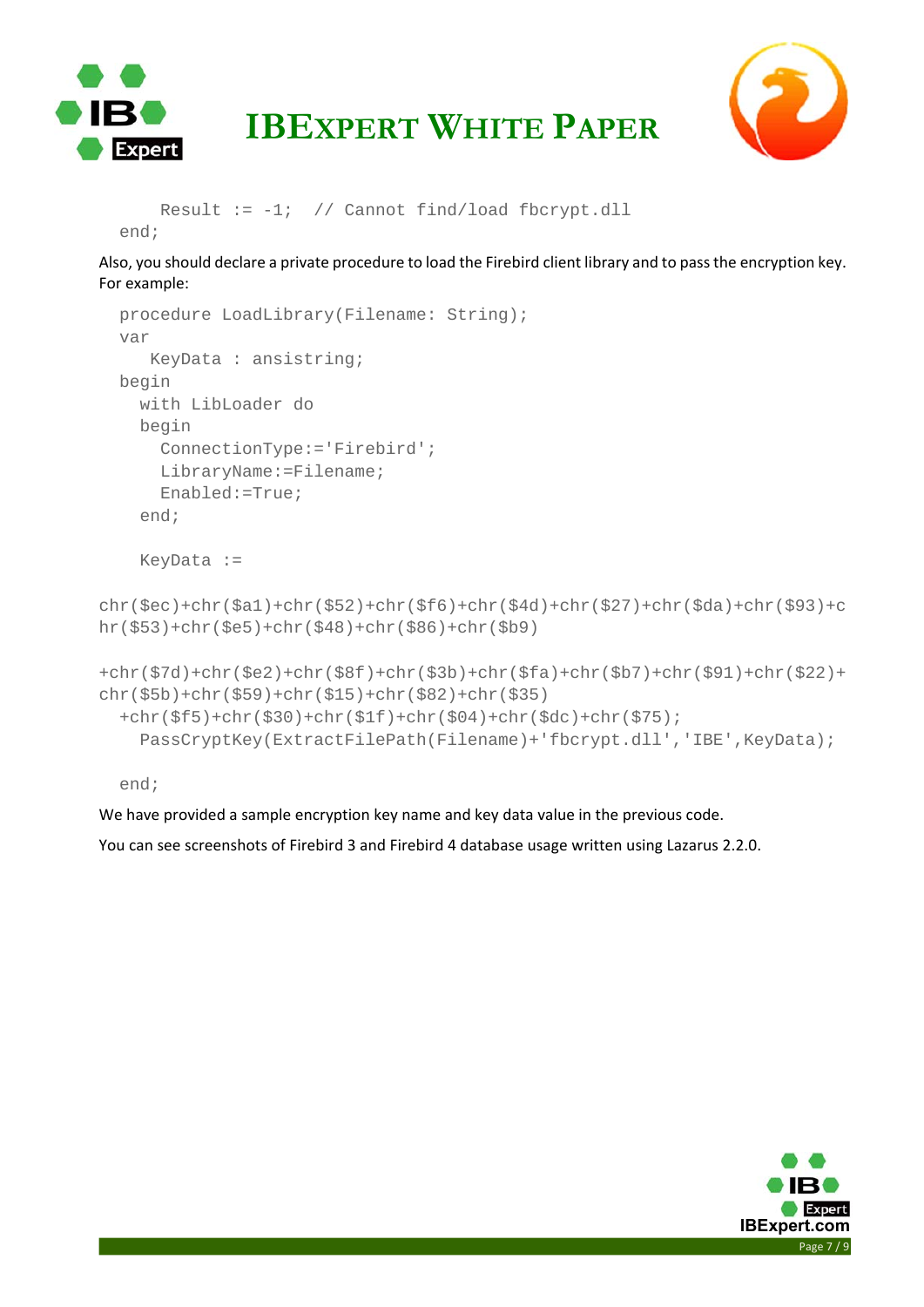



| IBExpert Encryption Demo 1                                                                                         |                   |                            |            | □ | ×           |
|--------------------------------------------------------------------------------------------------------------------|-------------------|----------------------------|------------|---|-------------|
| firebird3<br>Go!<br>$\checkmark$                                                                                   | <b>Encrypt DB</b> | <b>IBE</b><br>$\checkmark$ | Decrypt DB |   |             |
| Log<br>Get DBData<br>Output<br>Current date/time:26. 1. 2022. 15:06:23<br>D:\work\Demo - encryption\DB\Demofb3.FDB |                   |                            |            |   | $\triangle$ |
|                                                                                                                    |                   |                            |            |   |             |

| <b>IBExpert Encryption Demo 1</b> | $\times$<br>п                                                                        |
|-----------------------------------|--------------------------------------------------------------------------------------|
| firebird3                         | <b>IBE</b><br><b>Encrypt DB</b><br>Decrypt DB<br>Go!<br>$\checkmark$<br>$\checkmark$ |
| Get DBData<br>Log                 |                                                                                      |
| <b>ID</b>                         | <b>TXT</b>                                                                           |
| ▶                                 | Wertheimer-Str. 342                                                                  |
|                                   | 2 Eckenberg 434                                                                      |
|                                   | 3 Oberneugasse 956                                                                   |
|                                   | 4 Neckarpromenade 770                                                                |
|                                   | 5 Stettinger Str. 619                                                                |
|                                   | 6 Friedenstr, 154                                                                    |
|                                   | 7 Diedesfelder Str. 714                                                              |
|                                   | 8 Laenderweg 680                                                                     |
|                                   | 9 Am-Bogen 79                                                                        |
|                                   | 10 Johann-Wilhelm-Str. 929                                                           |
|                                   | 11 Krickenbacher Str. 458                                                            |
|                                   | 12 Verschaffeltstr, 55                                                               |
|                                   | 13 Horst-Schork-Str. 516                                                             |
|                                   | 14 Alb.-Schweitzer-Str. 50                                                           |
|                                   | 15 Ebernburgstr. 469                                                                 |
|                                   | 16 Haalbergstr. 377                                                                  |
|                                   |                                                                                      |